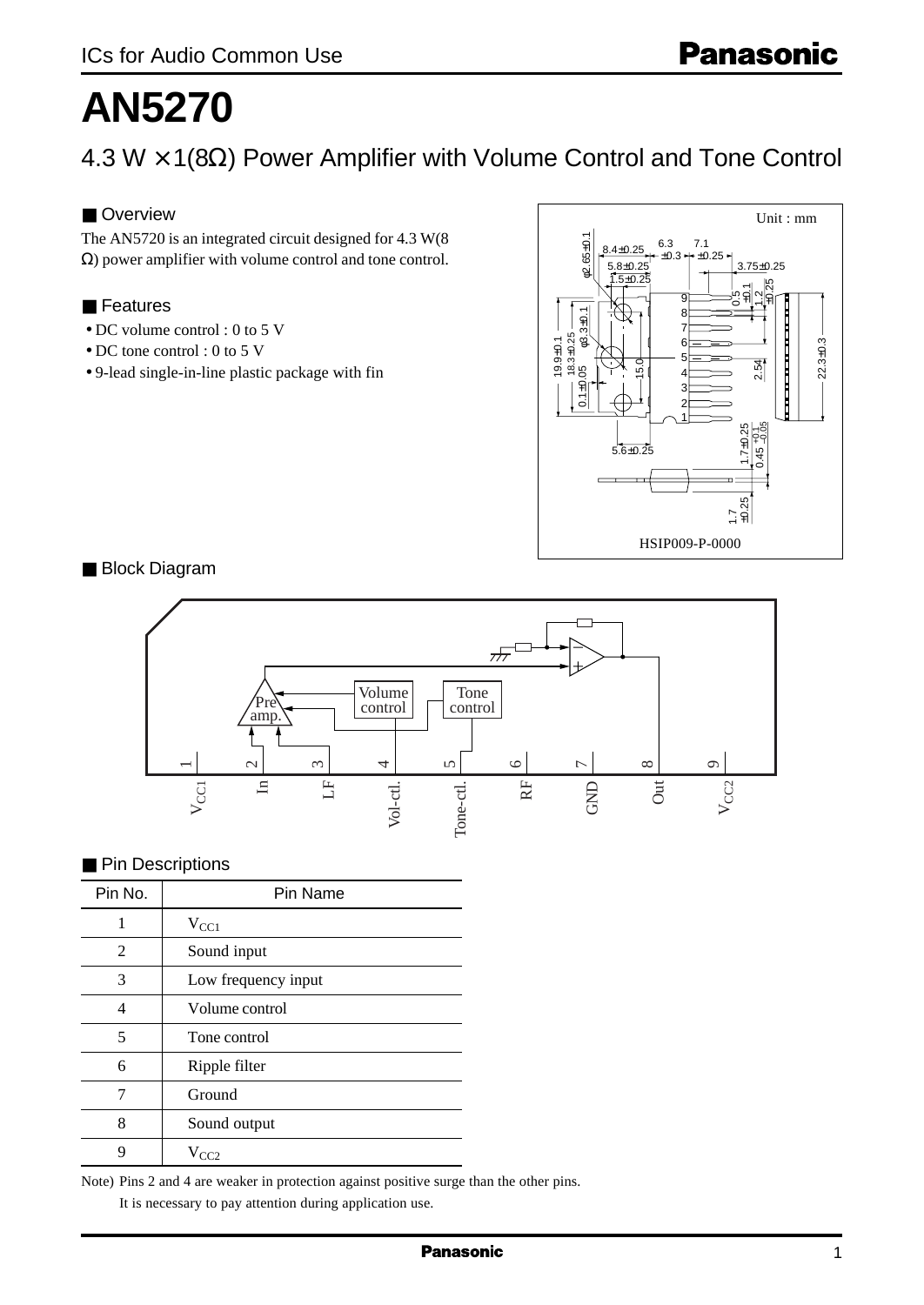## ■ Absolute Maximum Ratings

| Parameter                        | Symbol                 | Ratings          | Unit            |
|----------------------------------|------------------------|------------------|-----------------|
| Supply voltage                   | $V_{\rm CC1}(V_{1-7})$ | 14               | V               |
|                                  | $V_{CC2}(V_{9-7})$     | 26               |                 |
| Circuit voltage                  | $V_{2-7}$              | 0 to $V_{9-7}$   |                 |
|                                  | $V_{3-7}$              | 0 to $V_{9-7}$   |                 |
|                                  | $V_{4-7}$              | 0 to $V_{1-7}$   |                 |
|                                  | $V_{5-7}$              | 0 to $V_{1-7}$   |                 |
| Supply current                   | $I_{CC1}$              | 15               | mA              |
|                                  | $I_{CC2}$              | $\overline{2}$   | A               |
| Circuit current *3, 4            | $I_8$                  | $-1.7$ to $+1.7$ | $A_{PP}$        |
| Power dissipation *2             | $P_D$                  | 1.6              | W               |
| Operating ambient temperature *1 | $T_{\text{opt}}$       | $-20$ to $+70$   | $^{\circ}C$     |
| Storage temperature *1           | $T_{\rm stg}$          | $-55$ to $+150$  | $\rm ^{\circ}C$ |

Note) Do not apply a current or voltage from the external to the terminals that are not described above.

 $*1$ : T<sub>a</sub> = 25 °C, excluding parameters regarding ambient temperature and storage temperature.

\*2 :  $T_a = 70$  °C, the IC is mounted on PCB, without external heat sink.

\*3 : For circuit currents, '+' denotes current flowing into the IC, and '−' denotes current flowing out of the IC.

\*4 : As the output Pin8 does not have over current protection circuit incorporated, therefore please take precaution **not** to short the output pin to either V<sub>CC</sub> or GND.

#### ■ Recommended Operating Range

| Parameter                      | Symbol          | Range    | Unit |
|--------------------------------|-----------------|----------|------|
| Operating supply voltage range | $^{\prime}$ CC1 | 11 to 13 |      |
|                                | CC <sub>2</sub> | 15 to 24 |      |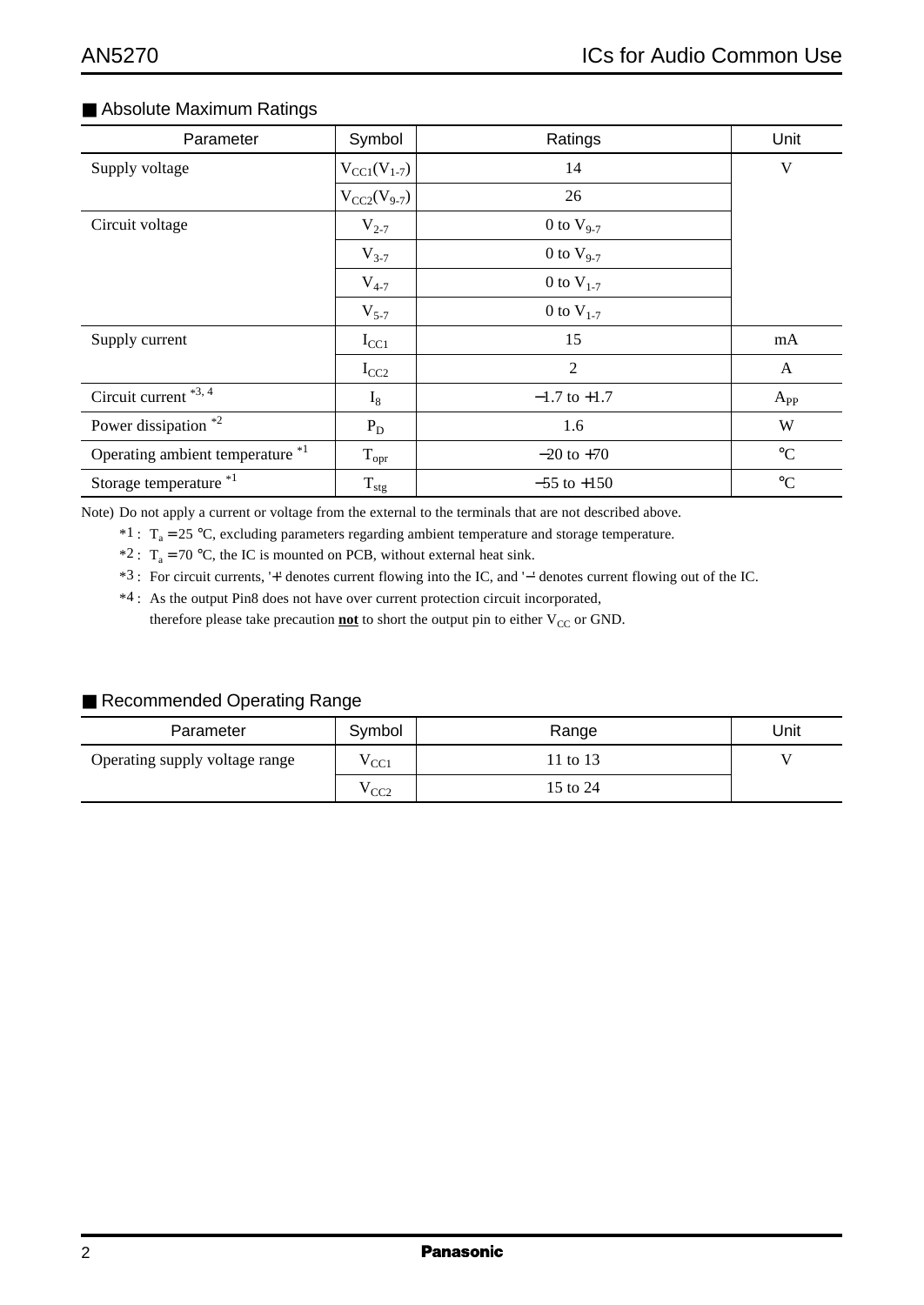■ Electrical Caracteristics at V<sub>CC1</sub> = 12 V, V<sub>CC2</sub> = 18 V, f = 1 kHz, T<sub>a</sub> = 25 °C, RL = 8 Ω, Vol. = max.,  $Tone = max$ .

| Parameter                 | Symbol              | Conditions                                                          |     | Typ   | Max   | Unit |
|---------------------------|---------------------|---------------------------------------------------------------------|-----|-------|-------|------|
| Quiescent current 1       | $I_{TOT1}$          | No input signal                                                     |     | 10    | 13    | mA   |
|                           |                     | Measure $V_{\text{CC1}}$ current                                    |     |       |       |      |
| Quiescent current 2       | $I_{\text{TOT2}}$   | No input signal                                                     | 20  | 28    | 48    | mA   |
|                           |                     | Measure $V_{CC2}$ current                                           |     |       |       |      |
| Output DC bias            | $V_{ODC}$           | No input signal                                                     | 7.2 | 8.3   | 9.4   | V    |
|                           |                     | Measure Pin <sub>8</sub> DC                                         |     |       |       |      |
| Voltage gain              | $G_V$               | $V_O = 1 V_{rms}$ , $G_V = 20 log(V_O / V_{IN})$                    | 28  | 30    | 32    | dB   |
| Total harmonic distortion | <b>THD</b>          | $V_O = 1 V_{rms}$ , BPF : 400 Hz to 30 kHz                          |     | 0.5   | 1.0   | $\%$ |
| Max. output power         | Pomax               | THD = 10 %, $P_0 = V_0^2/R_I$                                       | 4.0 | 4.3   |       | W    |
| Max. output attenuation   | Attmax              | $V_{\Omega} = 1.0 V_{\text{rms}}$ , Vol. = max. $\rightarrow$ min.  |     | $-69$ | $-66$ | dB   |
|                           |                     | Attmax = 20 log $[V_{O(vol. = max.)} / V_{O(vol. = min.)}]$         |     |       |       |      |
| Tone variable range       | $\Delta G_{\rm TC}$ | $f = 10$ kHz, fix $V_{IN}$ where                                    | 18  | 20    |       | dB   |
|                           |                     | $V_{\text{O(tone = max.)}} = 1 V_{\text{rms}}$                      |     |       |       |      |
|                           |                     | Tone = max. $\rightarrow$ min.                                      |     |       |       |      |
|                           |                     | $\Delta G_{TC} = 20 \log [V_{O(tone = max.)} / V_{O(tone = min.)}]$ |     |       |       |      |

#### ■ Application Circuit Example



Note) Design considerations for shock noise prevention. :

In the application of the IC, please adopt the above power supply configuration whenever possible. Where this is not possible, then it is better to ensure that  $V_{CC1}$  should start up first before the onset of  $V_{CC2}$ , in order to prevent power-on shock noise. Similarly, please ensure that  $V_{CC2}$  declines faster than  $V_{CC1}$ , in order to prevent power-off shock noise.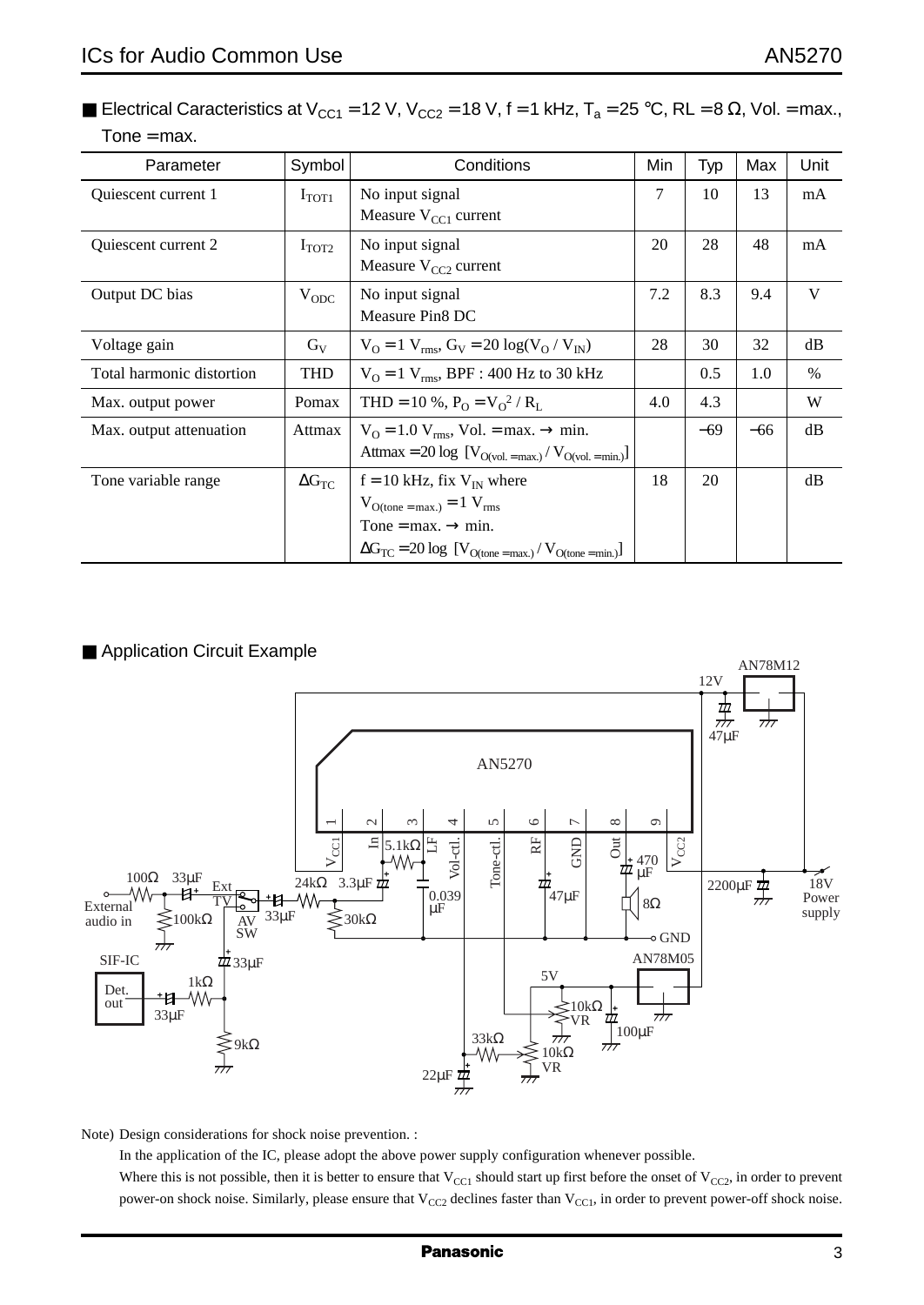## ■ Technical Information

• Characteristic curve chart



- 4 Infinity heat sink
- Structure of pre-amp. stage



Fig. Simplified structure of AN5270 pre-amp. stage

Explanation of gain notations :

- $G_T$ : Gain of tone-amp. (treble-amp.)
- $G_F$  : Gain of flat-response amp.
- $G_B$ : Gain of bass-amp.
- $G_{L1}$ : Gain at point 1 with respect to  $V_{IN}$ .
- $G_{L2}$ : Gain at point 2 with respect to  $V_{IN}$ .
- $G_P$  : Gain of power stage.
- G<sub>pre</sub>: Gain of pre-amp. stage.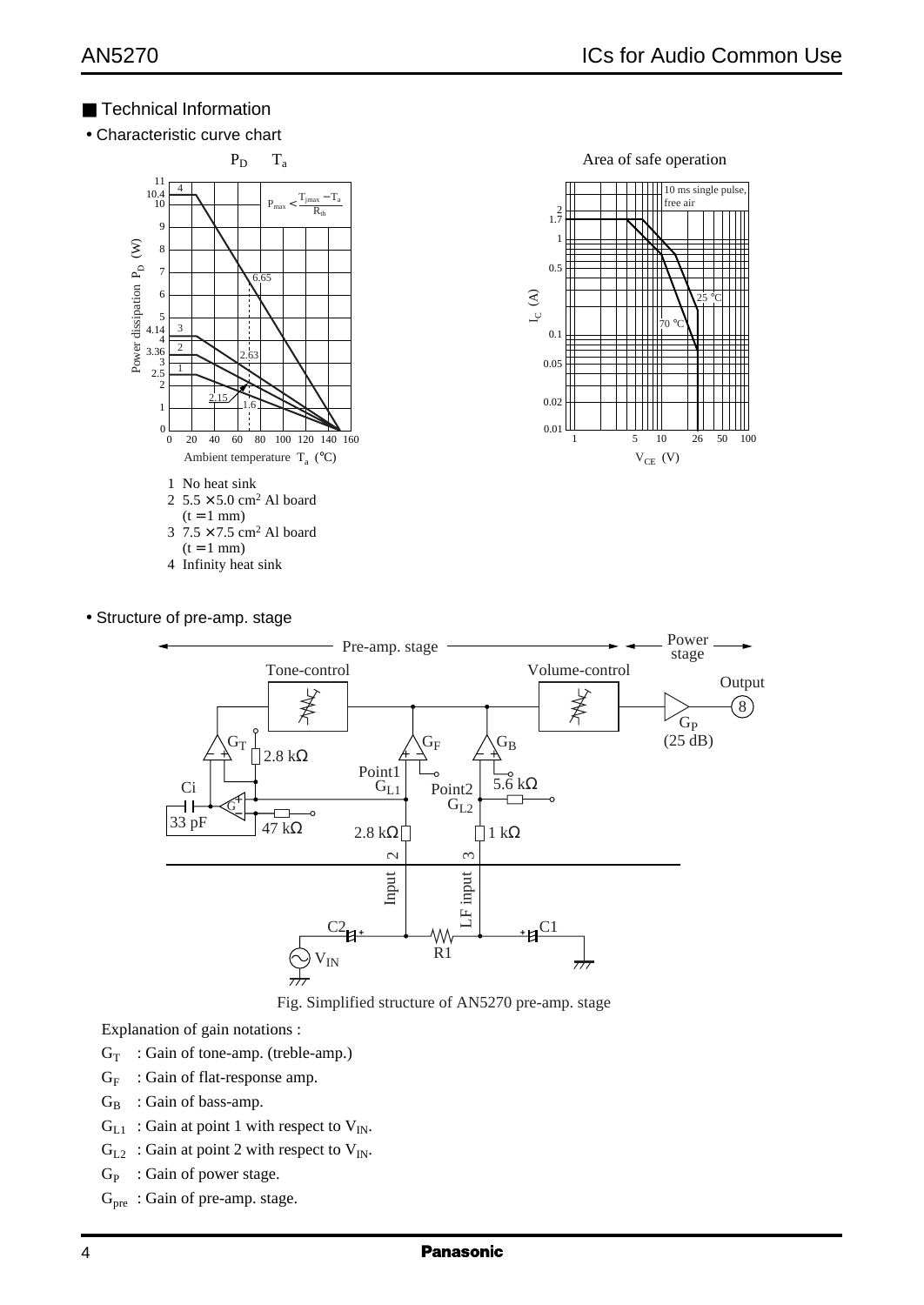• Structure of pre-amp. stage (continued)

 $G_F$  amp., the flat-amp., amplifies the signal equally for all frequencies in the range of 20 Hz to 70 kHz.

 $G_T$  amp., the treble or tone-amp., has an internal LPF connected to its inverting input. The non-inverting input of  $G_T$ amp. is connected to the input signal. Thus, the output of  $G_T$  passes only the upper range of frequencies (cut-off frequency  $= 2.5$  kHz).

 $G_B$  amp., the bass-amp., amplifies the lower range of frequencies. Its cut-off frequency is determined by R1 $\cdot$  C1. If LF pin is left open, then  $G_B$  amp. has no effect on the overall frequency response.

• Gain calculation

General formula for gain of pre-amp. is (when vol.  $=$  max., tone  $=$  max.) :

 $G_{\text{pre}} = G_{\text{L1}} \cdot (G_{\text{F}} + G_{\text{T}}) - G_{\text{B}} \cdot G_{\text{L2}}$ 

By vector analysis as shown in fig. Vector diagram of  $G_{pre}$ ,



Note)  $*1$ : This is the response if LF pin is open (i.e. R1 open).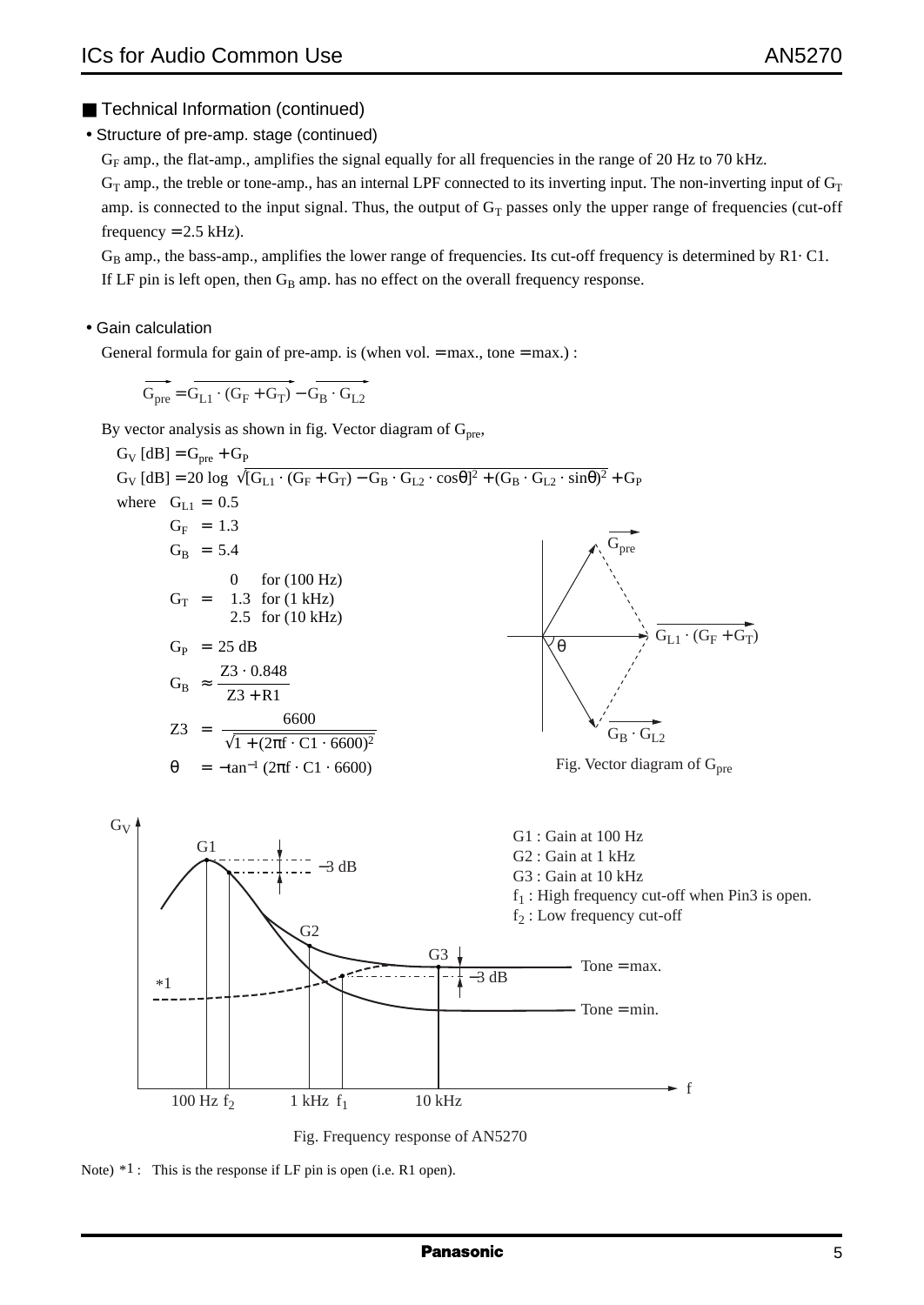- Technical Information (continued)
- Cut-off frequencies

$$
f_1 = \frac{1}{2\pi \cdot G \cdot Ci \cdot Ri} = 2.5 \text{ kHz}
$$
 where  $G = 40 \text{ times}$ ,  $Ci = 33 \text{ pF}$ ,  $R1 = 47 \text{ k}\Omega$   
\n $f_2 = \frac{1}{2\pi \cdot R1 \cdot CI} = 530 \text{ Hz}$  if  $R1 = 3 \text{ k}\Omega$ ,  $C2 = 0.1 \text{ }\mu\text{F}$ 

• Summary of frequency characteristics for typical values of R1 and C1

| $R1(\Omega)$     | C1(F)       |            | Actual Gain(dB)* |            |           |                     |
|------------------|-------------|------------|------------------|------------|-----------|---------------------|
|                  |             | G1(100 Hz) | G2(1 kHz)        | G3(10 kHz) | $f_2(Hz)$ | $\Delta G_{TC}(dB)$ |
| 2.2k             | $0.039 \mu$ | 35.0       | 34.0             | 31.0       | 1.8k      | 10.0                |
| 5.1k             | $0.039 \mu$ | 31.0       | 31.0             | 31.0       | 800       | 21.0                |
| 10k              | $0.039 \mu$ | 26.0       | 27.5             | 30.0       | 408       | 21.0                |
| 20k              | $0.039 \mu$ | 17.5       | 25.0             | 30.0       | 204       | 18.0                |
| $\infty$         |             | 24.0       | 26.0             | 30.0       |           | 14.0                |
| 1 <sup>k</sup>   | $0.1 \mu$   | 36.0       | 35.0             | 30.0       | 1.6k      | 10.0                |
| 2.2k             | $0.1 \mu$   | 34.0       | 32.0             | 30.0       | 723       | 19.0                |
| 3k               | $0.1 \mu$   | 33.0       | 31.0             | 30.0       | 530       | 21.0                |
| 5.1 <sub>k</sub> | $0.1 \mu$   | 31.0       | 29.0             | 30.0       | 312       | 19.0                |
| 10k              | $0.1 \mu$   | 26.0       | 27.0             | 30.0       | 159       | 17.0                |
| 20k              | $0.1 \mu$   | 18.0       | 26.0             | 30.0       | 80        | 16.0                |

Note)  $*$  : Tone = max.

Table. Tabulated summary of frequency characteristics of AN5270.

#### • Volume control

The volume control range is 0 to 5 V. This range is adopted so as to simplify the pull-up of typical PWM output from micro-computer IC. The following simplified PWM output configuration is suggested :

The high input impedance of the volume control pin makes the input current extremely small, so that it is not necessary to have an external buffer at the PWM output.

Configuration A :



Fig. Volume control interface circuit for AN5270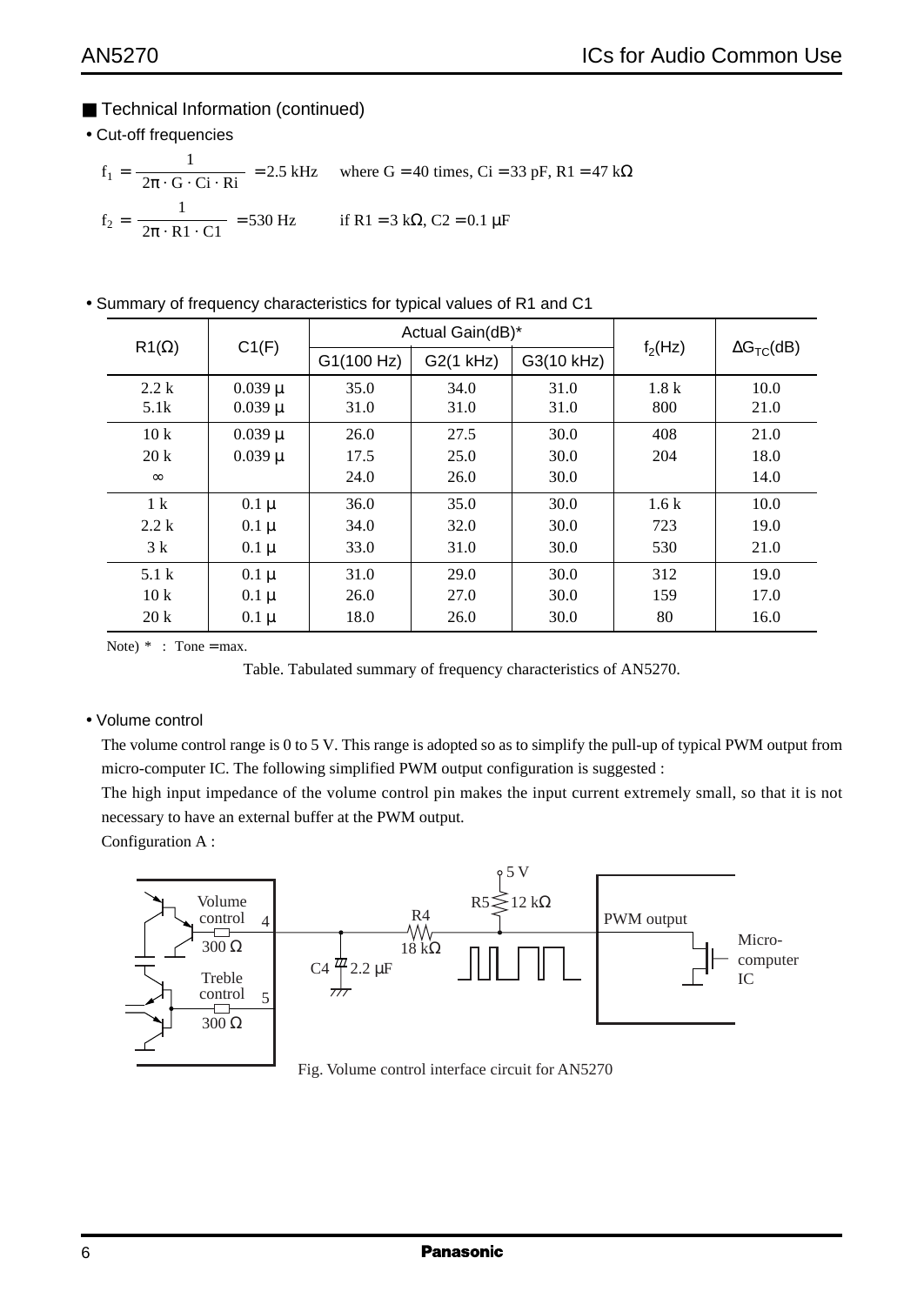• Volume control (continued)

Alternative responses of volume control may be obtained by addition of a diode across the resistor R4.



Fig. Volume characteristics of AN5270

• Tone control

The tone cotrol range is 0 to 5 V. Please adopt the same PWM configration as suggested for the volume control.

The variable range of tone control is about 20 dB, depending on the values of  $R1 \cdot C1$  components that are connected to Pin3.

Internally, there is a LPF formed by  $\text{Ri} = 47 \text{ k}\Omega$  and a Miller capacitor which is formed by Ci = 33 pF and the gain amplifier  $G = 40$ . The cut-off frequency is thus :

$$
\frac{1}{2\pi \cdot G \cdot Ci \cdot Ri} = 2.5 \text{ kHz}
$$

To achieve a rich deep-bass effect, the tone control should be adjusted to minimum (0 V). To achieve a bright treble effect, the tone control should be adjusted to maximum.

#### $\bullet$  V<sub>CC</sub> requirement

 $V_{\text{CC}1}$  should be fixed at 12 V. Achieve best performance by obtaining this supply from a 12 V voltage regulator output.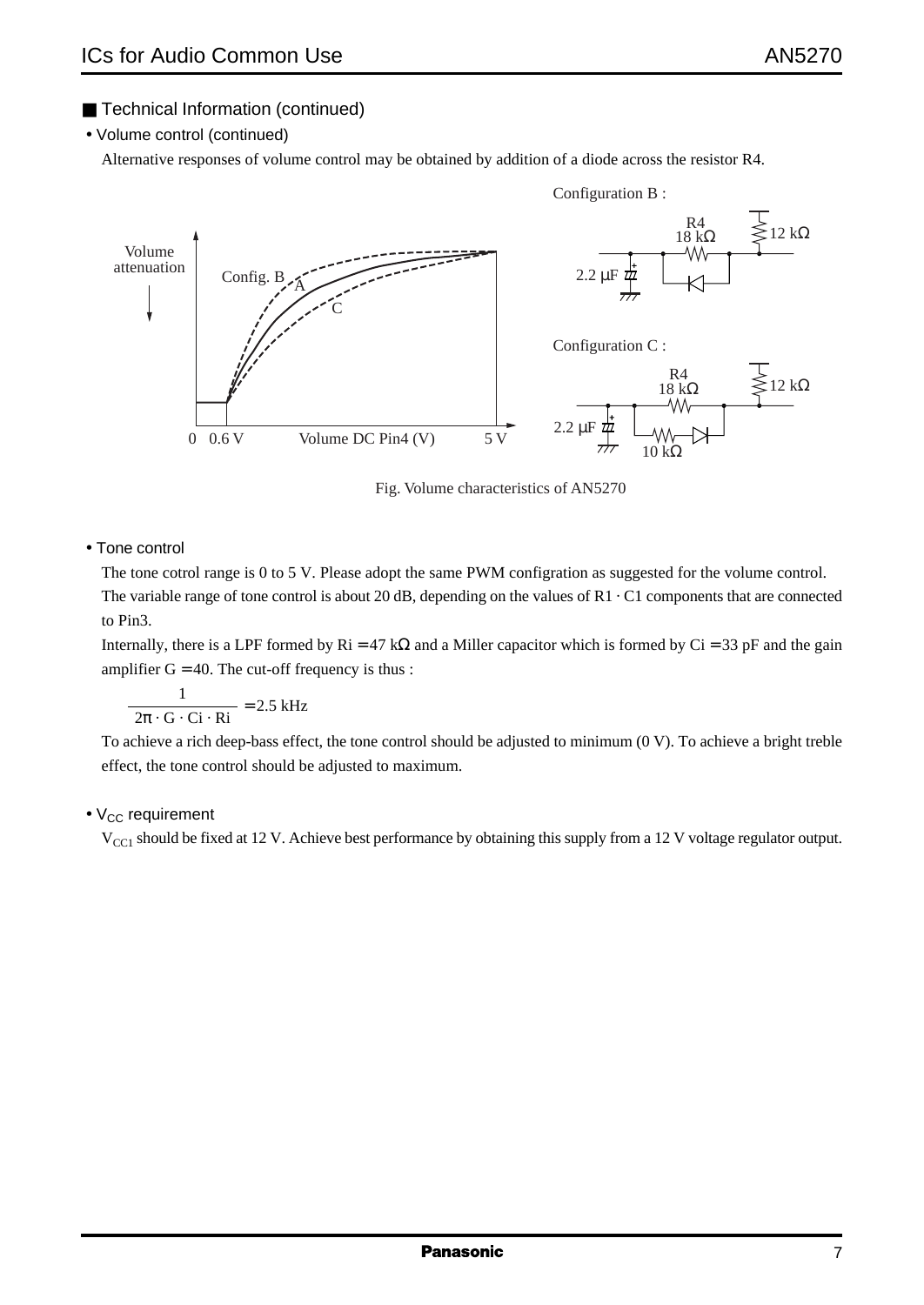#### • Power-on/off pop-noise elimination

In most TV applications, it is observed that there is a short period of delay from power-on to the onset of sound. The purpose of power-on mute is to eliminate any unpleasant 'pop' noise (caused by transients) by effectively muting the power amplifier. In this IC, an internal mute is incorporated at the instant of power-on and power-off. The length of mute time depends on the value of the ripple filter condenser at Pin6. In the following diagram, the value of the condenser connected to RF pin (Pin6) is 47 µF.



Fig. Power on/off typical timing characteristics of AN5270

(The above timing diagram is based on the evaluation circuit that is given in the product specification. Actual chasis performance may differ due to differences in power supply and external components.)

The internal mute pulse will force the volume to minimum by grounding Pin4 momentarily. In most chasis, it is also common to implement externally the audio defeat feature by forcing Pin4 to ground momentarily, for the purpose of power-on/off as well as during channel switching. Should the internal mute be insufficient, it is recommended that the external audio defeat be used.